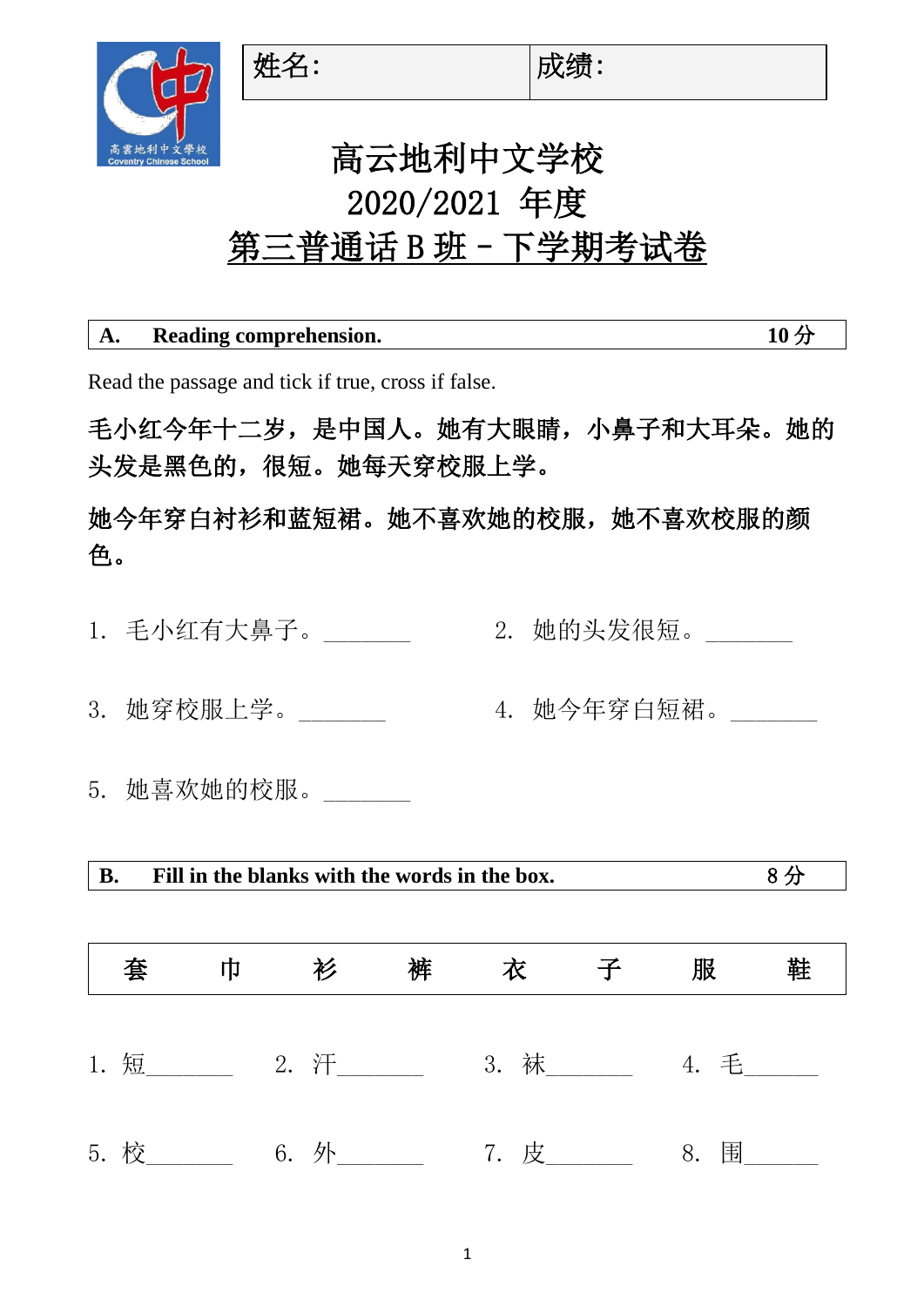



## **D.Write the radicals or meaning of the radicals. 12** 分

| Words | Radicals | Meaning |
|-------|----------|---------|
| 炒     | 火        | ice     |
| 步     |          | shell   |
| 贵     |          | bow     |
| 视     |          | fire    |
| 站     |          | stop    |
| 冷     |          | stand   |
| 弹     |          | ritual  |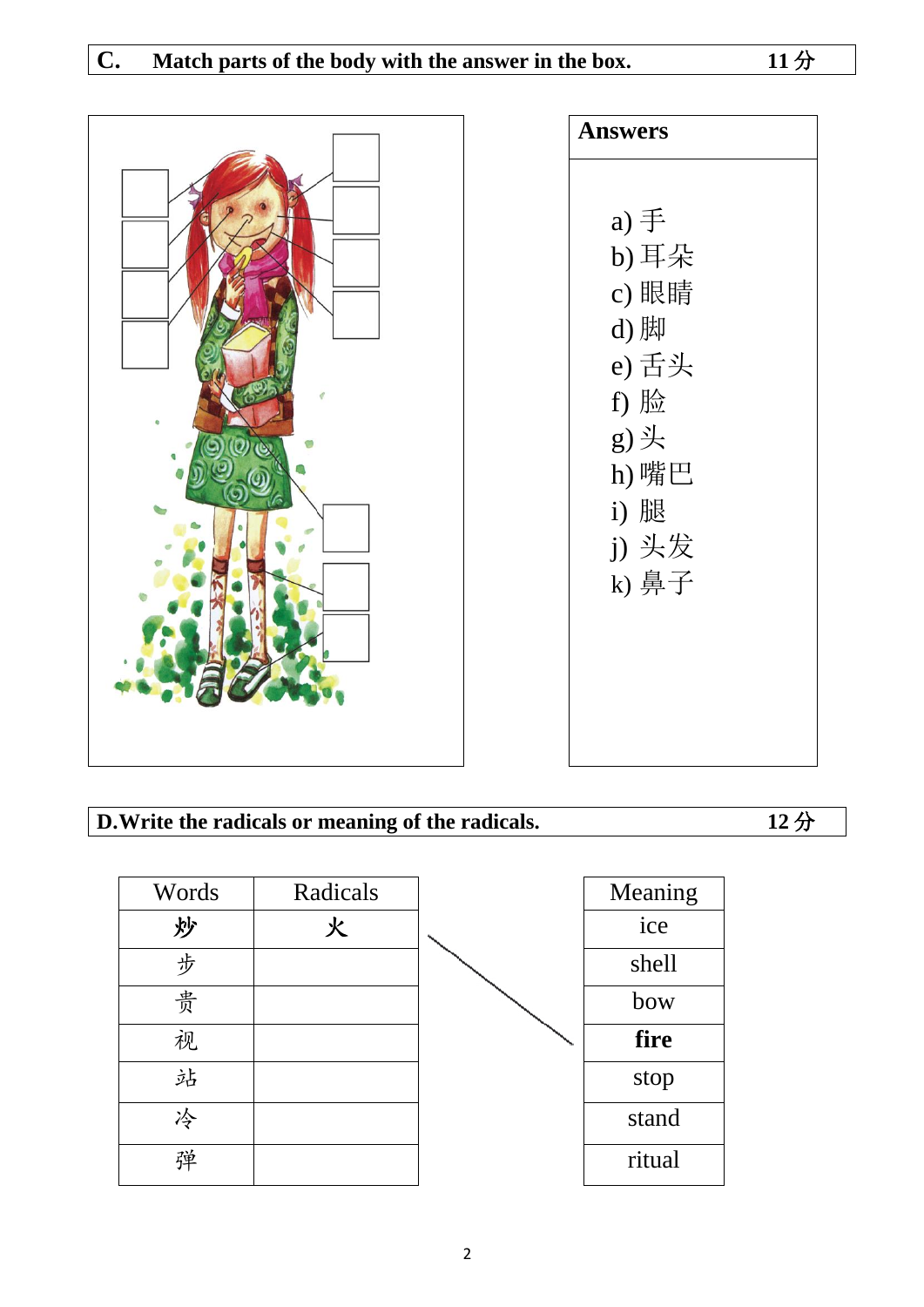| <b>Answers:</b><br>a) 老师穿粉红色的衬衫、白色的裙子。 | b) 弟弟穿白色的汗衫、蓝色的短裤。 |
|----------------------------------------|--------------------|
| c) 王小明穿黄色的衬衫、棕色的长裤。                    | d) 妹妹穿蓝色的外套和棕色的长裤。 |
| e) 姐姐穿粉红色的毛衣、蓝色的裙子。                    | f)哥哥穿绿色的汗衫、黑色的牛仔裤。 |

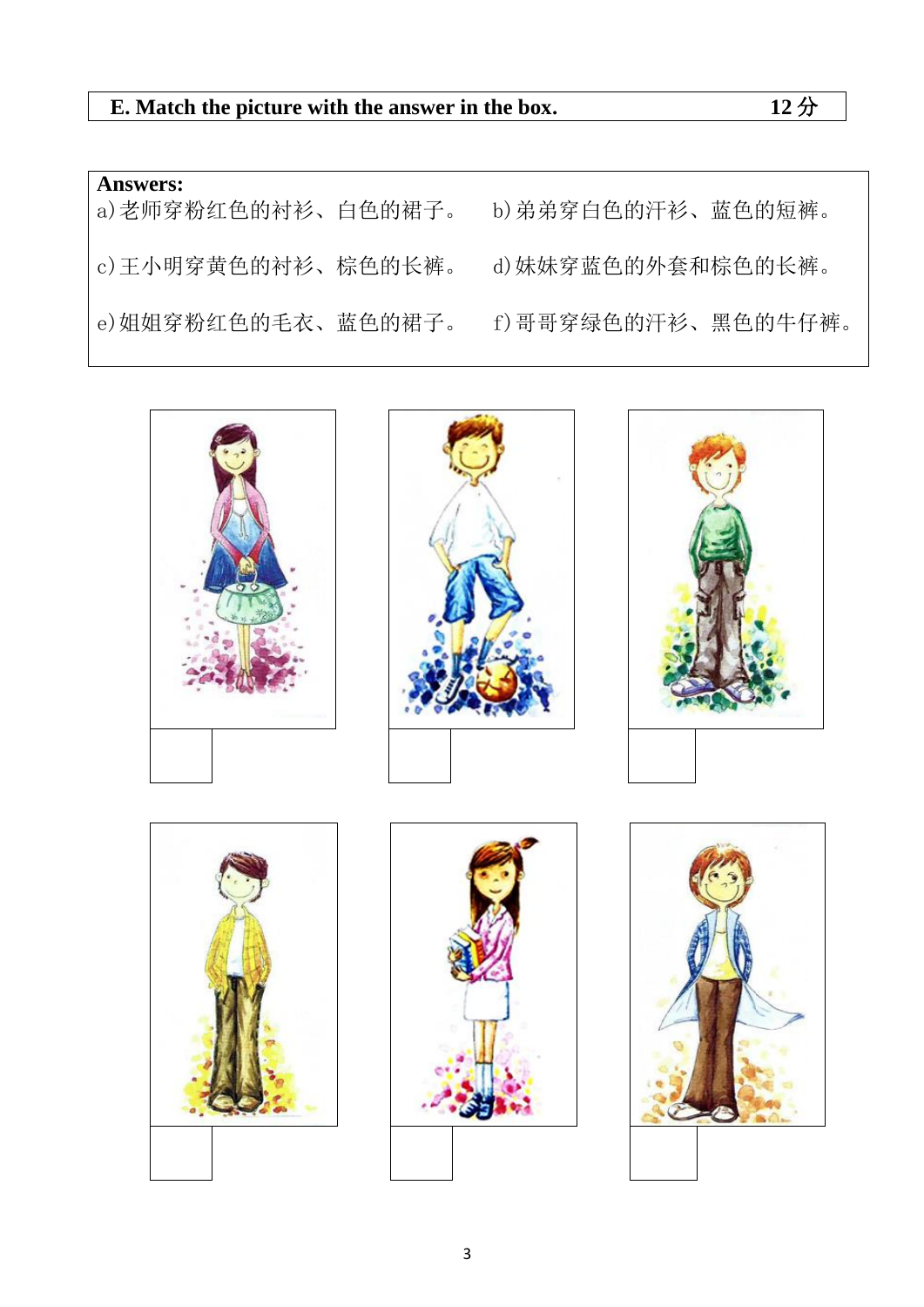- 1. 紫色 / 喜欢 / 和 / 橙色 / 我 / 绿色 / 红色 / 。
- 2. 头发/ 有 / 短短的 / 大大的 / 和 / 眼睛 / 弟弟 / 。
- 3. 和 / 哥哥 / 汗衫 / 穿 / 牛仔裤 / 喜欢 / 。
- 4. 什么 / 喜欢 / 她 / 颜色 /衣服 / 的 / ?
- 5. 衬衫 / 喜欢 / 穿 / 粉红色/ 的 / 爸爸 / 不 / 。

## **G.Listen and link the right colours to clothing. 12** 分

| Clothing |
|----------|
| 衬衫       |
| 外套       |
| 短裤       |
| 牛仔裤      |
| 毛衣       |
| 裙子       |
|          |

| Clothing |
|----------|
| 衬衫       |
| 外套       |
| 短裤       |
| 牛仔裤      |
| 毛衣       |
| 裙子       |
|          |